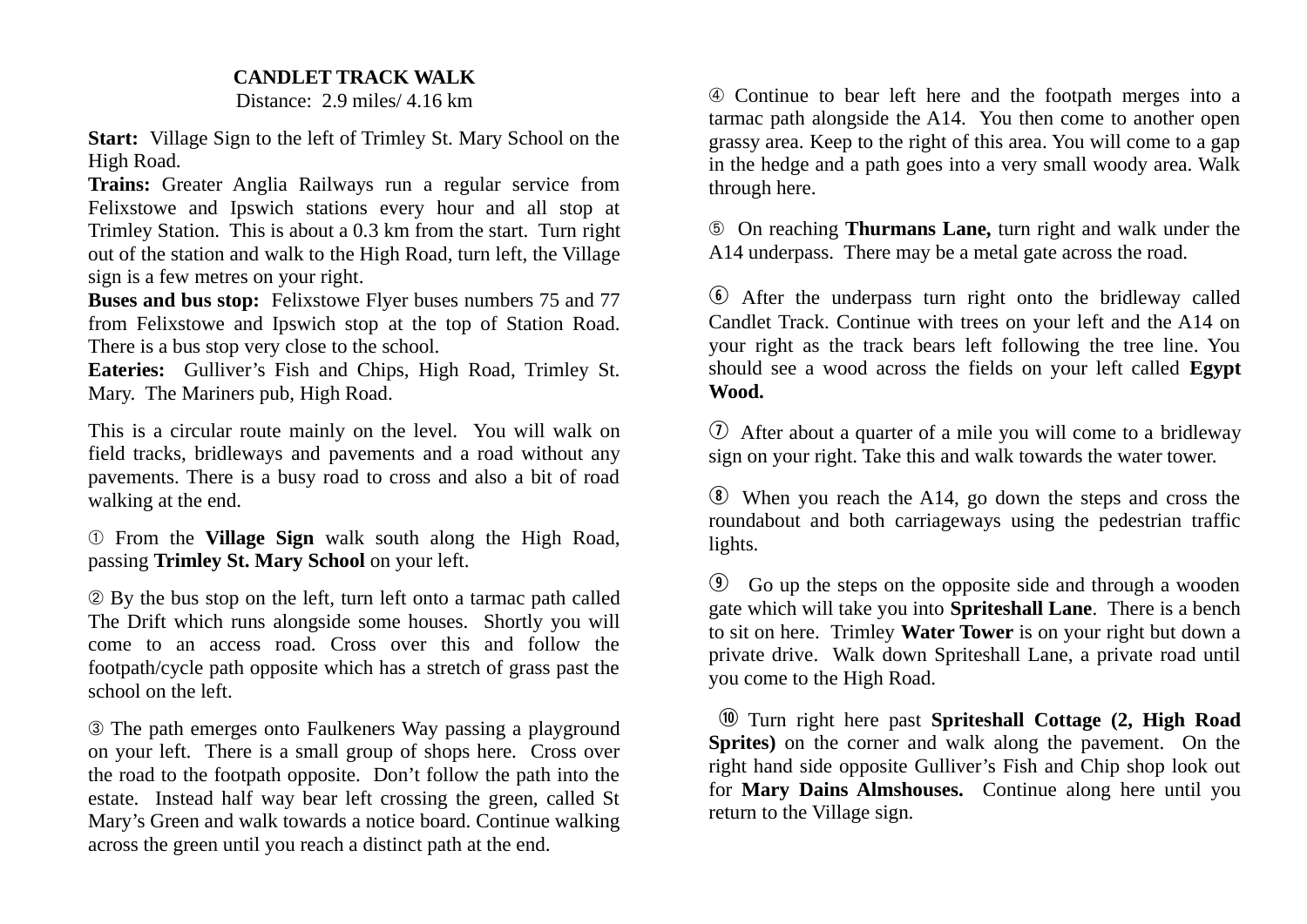## **EXTENSION**

Ignore the footpath at  $\overline{v}$  to your right going in the direction of the water tower and continue along the Candlet track. After a short while you will pass **Candlet Farm** on your left.

A Shortly after the farm, you will then see another footpath to your right marked by red and white posts. Take this path. Eventually you will come to steps which go down to Candlet Road.

B You will need to cross this road **with care** as it can be very busy particularly in the summer. Go up the steps and cross another field. This footpath emerges onto Walton High Street.

C Turn right here. A little further on the left hand side of the road, look out for Tollgate Garage. To the right of this you should see a sign which says 'Bloomfields'. Look down the private track to the right of the sign and you should see **Upper Mill, Walton** which is a smock mill. If you want to take a closer look you could cross the road and then take the next left turn down Hawkes Lane, and walk a little way until there is a gap in the houses and look over to your left. Before Hawkes Lane on the right hand side of the High Street you will come to an unusual hexagonal pink cottage which is called **The Roundhouse.** Just beyond Hawkes Lane, also on the left is Walton Hall Drive which leads to Felixstowe School and Walton Gate estate. Just beyond the drive on the left is **Walton Hall.** Continue walking to the bridge over the A14.

Once over the bridge you are now in Trimley St. Mary and the road changes its name to the High Road. Continue along the High Road till you get to point  $\omega$  and follow the instructions from there.

N.B. *The words that are emboldened can be referenced in a separate Gazetteer also found in this section of the website.*